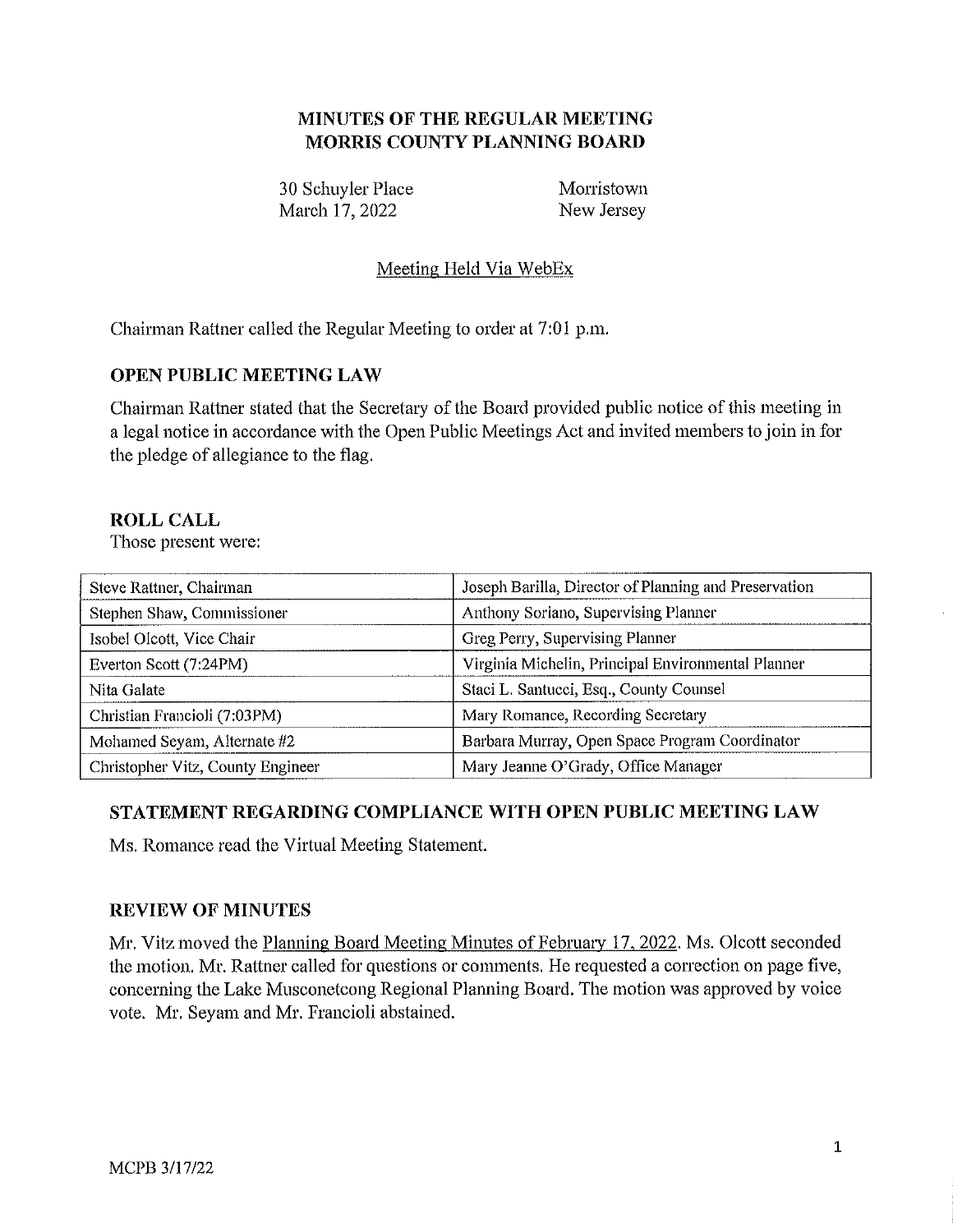## **DIRECTOR'S REPORT**

The Director's Report for February 2022 was reviewed and accepted by the Board and will be placed on file.

# **REPORT OF FUNDS RECEIVED**

Funds received for February 2022 totaled \$7,235.

#### **FUTURE MEETINGS**

Mr. Barilla reported that Mr. Sitlick will be giving a review of Census materials at the next meeting of the Planning Board and that the Development Review Annual Report will be presented at the May Planning Board meeting. A copy of the Annual Report will be sent to the Planning Board members beforehand for their review and comment. Mr. Barilla reported that a public hearing concerning adoption of the new Farmland Preservation Element is anticipated later in the year.

## **COMMITTEE REPORTS**

## **Environmental and Watershed**

*County Watershed Management Plan* – Mr. Barilla reported that county planners continue to meet with NJDEP officials. Revisions to plans are ongoing and an updated build-out analysis is being conducted.

*County Watershed Activities* - Mr. Barilla reported that the Whippany River Watershed cleanup in Morristown by Bethel Church has been delayed until March 26, 2022 due to the St. Patrick's Day Parade. He also reported that the Rockaway River Watershed Cabinet is becoming active again and that due to scheduling conflicts, Mr. Barilla will delegate a county staff member to attend on his behalf. Commissioner Shaw reported that he attended a Rockaway River Watershed meeting on March 16, 2022 at which there were only three attendees.

## **Land Subdivision and Zoning**

*Developments Reviewed* - Ms. Olcott reported that the Land Development Review Committee met on March 16, 2022. She noted that the Committee is receiving applications each month related to solar panel installations, mostly for parking lots. She reported on the following item from the March 16 meeting:

## **Dover, Proposed Residential Development, 2022-9-1-SP-0 (County Routes 513 & 665)**

This site plan is for the redevelopment of a 3.93-acre multi-lot commercial/industrial area, located on County Route 513 (East Blackwell St.) and County Route 665 (South Salem St.), with 252 multi-family apartment units with related site improvements. The units will be contained in two five-stoty structures with a 332-space ground floor parking garage. There is a full access driveway connection proposed to East Blackwell Street and a full access driveway connection proposed to South Salem Street. There is also a one-way driveway connection to East Blackwell Street in front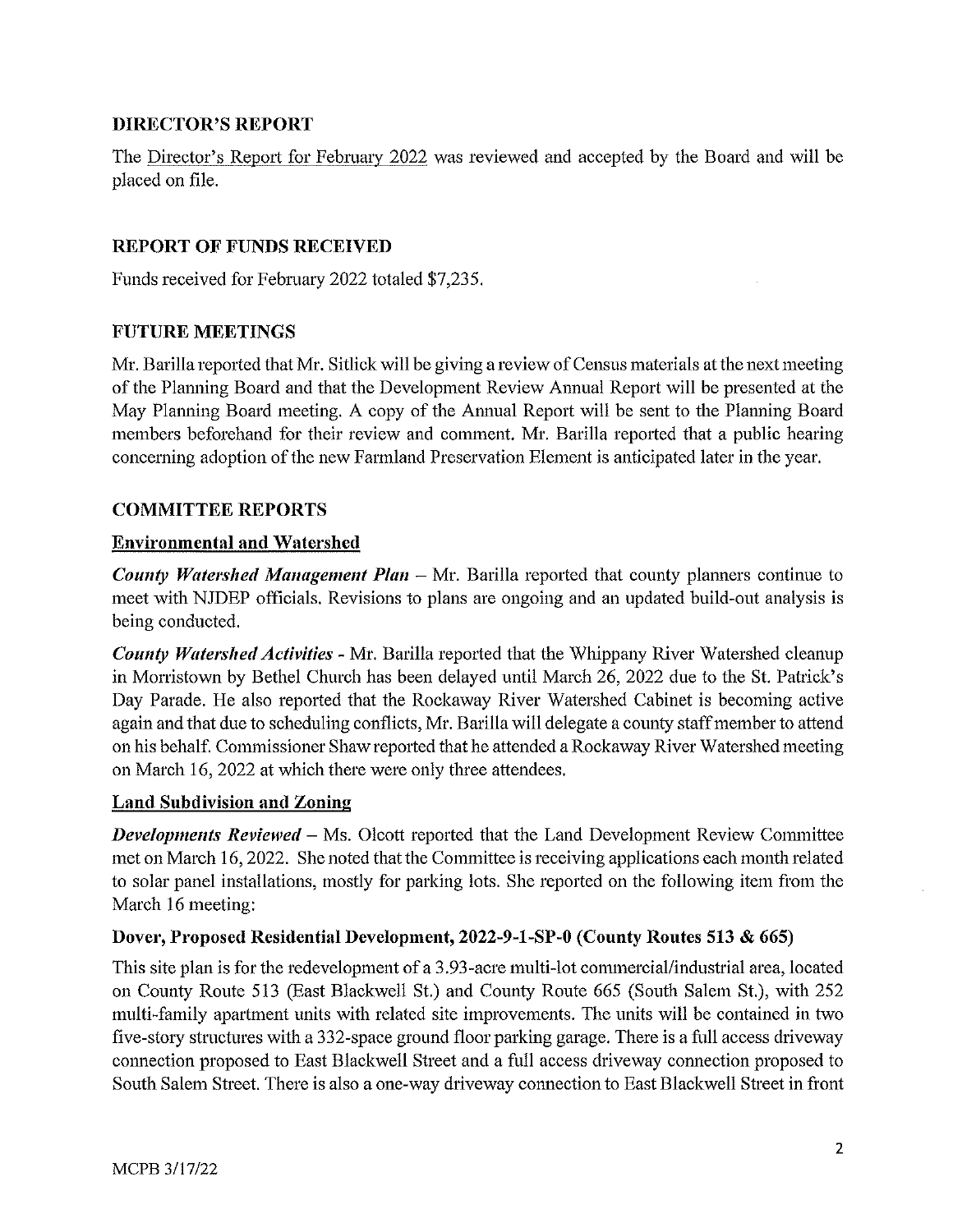of the residential structures. That driveway is intended to be used for drop off at the residential lobby and access to two internal loading areas. Stormwater management entails the use of a subsurface infiltration basin and porous pavement for part of the parking lot. County Engineering will review for stormwater management and all proposed driveway connections.

Mr. Vitz commented on the location of the one-way pick up and drop off driveway located in front of the building opposite Dover Senior Housing, noting there are also several different driveways on the opposite side of the street which are not shown on the proposed plans. New plans will be requested to show all driveways. He reported that there is also an emergency connection to South Salem Street shown on the plan as a two way access, noting that this will not be permitted; the plan will have to be amended to show only an emergency access, which is needed in case of flooding.

Ms. Olcott made a motion to approve the Report of Actions Taken on Development Plans for February 2022. Mr. Seyam seconded the motion, and it was approved by voice vote.

# **Legislative and Municipal**

*Recent Legislation* - Mr. Soriano reported that approximately 1,500 bills have been reintroduced since the last Planning Board meeting, noting that about 300 bills are being tracked, of which only eight are not reintroductions from the previous legislative session. Concerning new bills, he highlighted Senate Bill S1173, which would modify the Municipal Land Use Law to permit electric battery storage equipment as a permitted accessory use for all residential properties and identify this as an inherently beneficial use. He also highlighted Senate Bill S790, which requires the DEP to establish maximum water levels for reservoirs and require owners of reservoirs with a record of downstream flooding to implement certain flood control measures.

*Master Plan* **&** *Land Use Ordinance Monthly Reports* - Mr. Soriano reported that no new municipal master plan elements/amendments were received during the reporting period. He reported eight proposed ordinances were received and seven ordinances were adopted. He highlighted an ordinance in Morris Plains that would include microbreweries as a permitted use in several business and highway districts and also reported on the adoption of an ordinance rezoning the 118-acre McNear Tract in Roxbury to allow warehousing.

## **Long Range Planning**

Farmland Preservation Plan Element - Mr. Soriano reported that the County Agricultural Development Board (CADB) approved the draft Farmland Preservation Plan Element on March 3, 2022, which was released to all municipalities and posted on the County website. He reported that the State Agricultural Development Committee has already approved of the plan. The CADB is expecting comments no later than April 6, 2022. Assuming no revisions in response to public comment, he reported the CADB could approve the plan by April 7, 2022 or May 7, 2022 at the latest.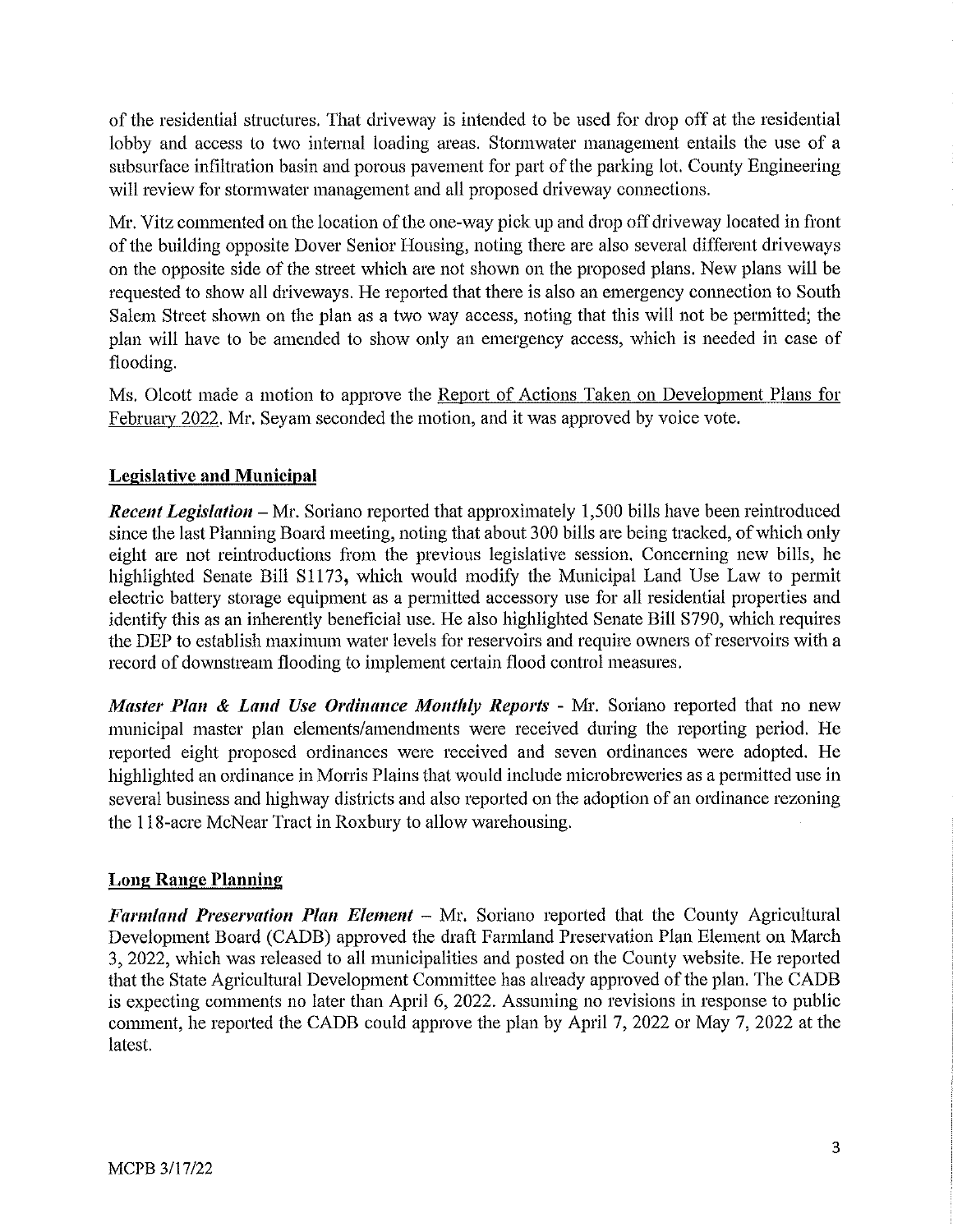Following CADB approval, the Board will get the draft Plan for their review. Once the Board approves the draft Plan, it will have to be sent to the municipalities at least 20 days prior to a public hearing concerning its adoption as an Element of the Morris County Master Plan.

Commissioner Shaw noted a spelling error in the draft plan credits and Mr. Soriano indicated he would correct the error.

*Morris County Apartment Database* - Mr. Soriano reported that staff is conducting a review of multi-family rental housing, which has dominated new housing construction in the County in recent years. The effort includes review of tax assessment data and apartment websites, review of county approvals and calls to business offices to determine the location, number of units, type of structures, bedroom type available, range of rental prices, phone number, web address and names of projects where applicable. The intent is to provide an overall picture of the rental apartment market in the county in detail not provided by Census data or other sources, integrating information on affordable and senior housing sites that is currently being tracked. Staff intend to produce a map and associated table of information for posting on the County website, similar to what is currently provided on the County website for affordable and senior housing.

*U.S. Census – American Community Survey Data – Mr. Soriano reported that the American* Community Survey Five Year estimates for the period 2016-2020 would be released shortly and will include municipal data on such items as median housing value, median rents, housing types, median household income, poverty rates, educational attainment, commuting time, and health insurance coverage. He reported that Mr. Sitlick will create a summaty of highlights and will be giving a presentation at the April Planning Board meeting on the findings.

*Highlands Regional Economic Sustainability Plan* - Mr. Soriano reported that the Board's meeting materials include a summary of the Highlands Economic Sustainability Plan, which was the subject of a PowerPoint presentation made by Highlands Council staff at last month's meeting. He reported that the summary includes additional detail not included in the PowerPoint, particularly as concerns the various goals and objectives included in the Plan.

# **LIAISON REPORTS**

*Lake Hopatcong Commission* – Mr. Barilla noted continued concerns regarding Harmful Algae Blooms and water quality. He will provide the Commission's meeting minutes to the Planning Board once they become available.

## *Lake Musconetcong Regional Planning Board*

Mr. Rattner reported that the Board's electric bill had gone up approximately 40%.

## *MusconetcongRiver Management Council*

Mr. Rattner had nothing to report.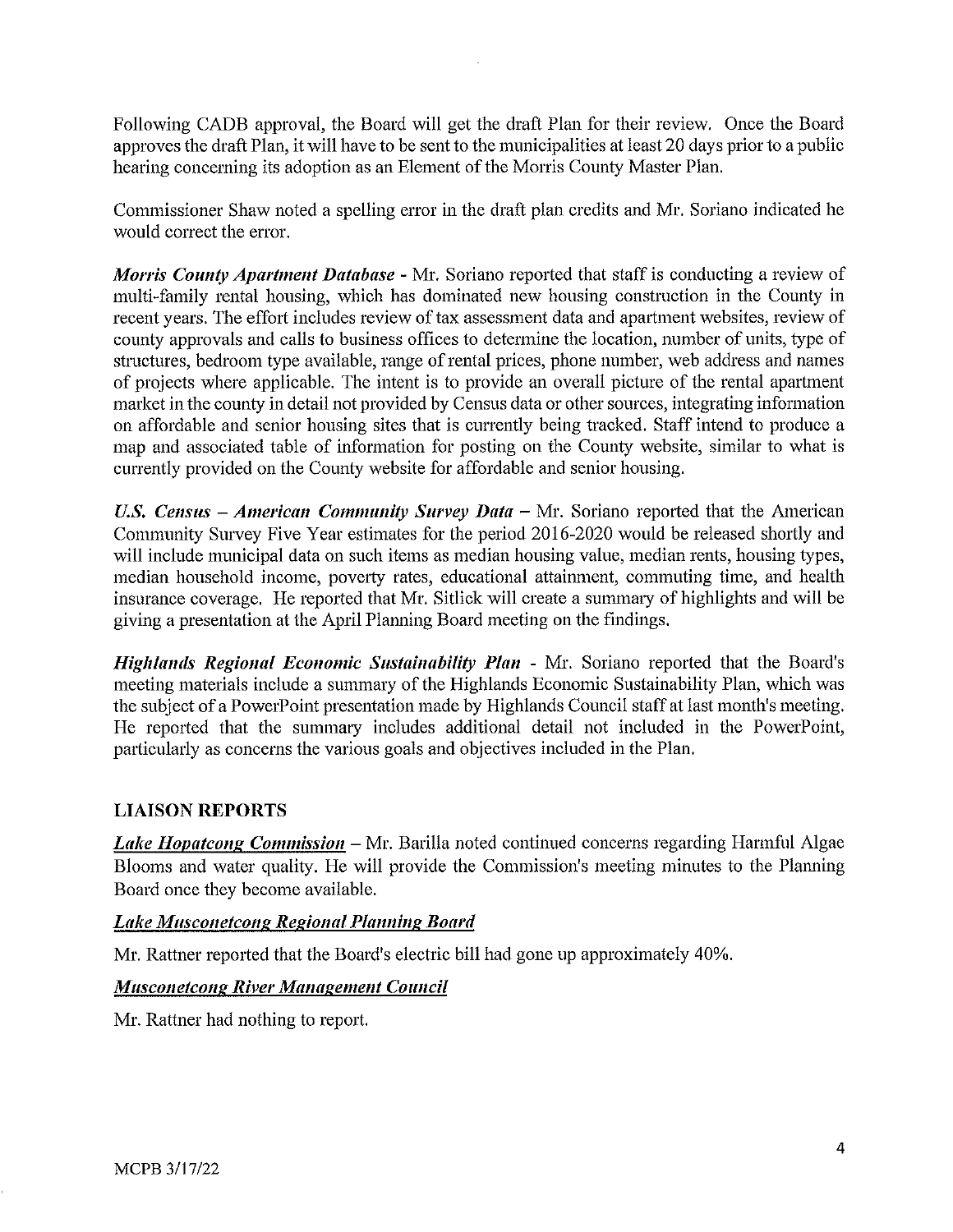# *Morris County Open Space Trust Fund*

Ms. Galate reported that the reorganization meeting was held on March 16, 2022 and that the program is funded at approximately \$2 million. She noted two recent closings, one in Mendham Township and one in Washington Township, which she will report on at the April Planning Board meeting. She reported that applications for 2022 are available with a deadline of June 9, 2022. Final deliberations are scheduled for October 19, 2022 and recommendations will be made to the County Commissioners on November 21, 2022. The next meeting ofthe Trust will be Wednesday, September 7, 2022.

## **Trail Construction Trust Fund Committee**

Ms. Olcott had nothing to report but asked Mr. Barilla to report upcoming changes. Mr. Barilla reported rule changes were discussed at the first Committee meeting of the year and that recommendations are scheduled for discussion at the next Board of County Commissioners meeting.

#### **CORRESPONDENCE AND REPORTS RECEIVED**

Ms. Dede Murray from Morris County Engineering gave a presentation on the summary she developed for the Board concerning the "Transit Friendly Planning Guide" published by NJ Transit. She reported that the new guidance document covers the fundamentals of transit friendly planning and provides guidance for communities across New Jersey. NJ Transit is encouraging people to make public transportation a part of their daily lives. The guidance document is designed primarily for communities that have transit facilities like train stations and bus stops. The Guide makes recommendations that reflect five different "Place Types" which recognize the diversity of New Jersey's communities. She noted that the Guide emphasizes increased residential density near transit facilities, high quality public spaces, complete streets, parking and curbside management.

Mr. Barilla had nothing further to report.

## **REPORT OF MEETINGS**

Mr. Barilla had nothing to report.

## **OTHER BUSINESS**

Commissioner Shaw reported that the County Budget was introduced on March 9, 2022 and is posted on the county website. He reported that the open space tax remains the same and there will be no increase in County taxes. Commissioner Shaw also reported that the capital plan is extralarge this year since it includes a \$25 million building expansion of the Morris County School of Technology, of which \$18 million will be funded by the State. He noted that the project is in the planning stages with plans for building completion in 2026, adding capacity for an additional 500 students. Commissioner Shaw also commented on the new voting machines that will be used throughout the County that will provide a hardcopy paper back-up ballot.